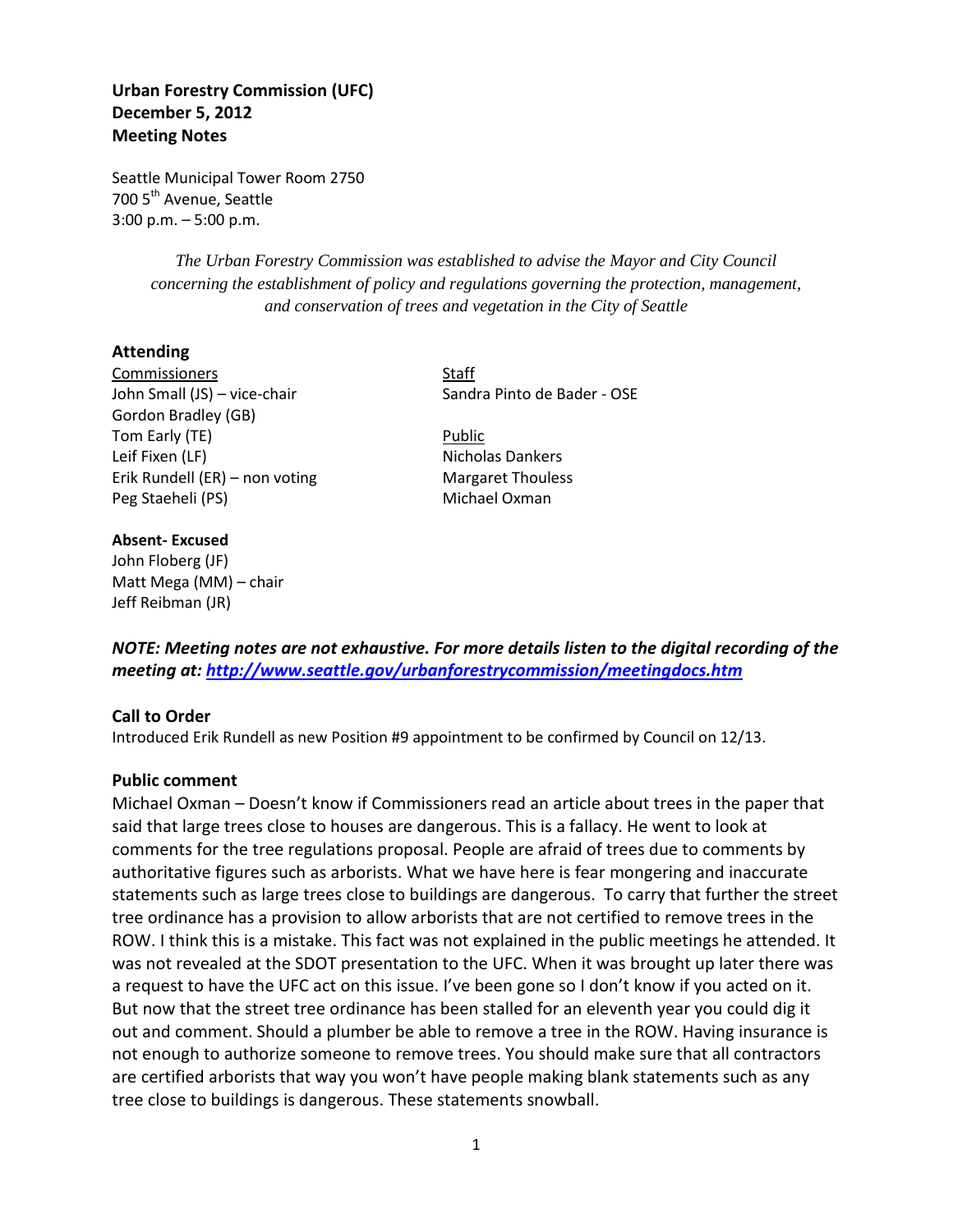Nick Dankers – Crafted a response to the artist and editor of the article Michael mentioned. Got in touch with the company mentioned in the article as well. The guy was quoted out of context. I will send another letter trying to get in touch with someone of increasing stature. One of the things tree professionals can do is manage risk. Growing awareness needs to be at the forefront. Public education is fundamental. Maybe having a new tree program with a mascot would be an idea. Went to consulting arborist conference in San Diego and they were talking about risk. The permit system should be self supporting through permit fees.

## **Approval of November 7 and November 14 meeting notes**

**ACTION**: **A motion was made to approve the November 7 meeting notes as written. The motion was seconded and carried.** 

**ACTION**: **A motion was made to approve the November 14 meeting notes as written. The motion was seconded and carried.** 

## **Bell Street Park briefing – Mark Mead (Parks)**

This presentation will be re-scheduled to next week.

### **Chair and co-chair elections**

Ballots were sent around and a new chair was elected: John Floberg. John Small will continue as vicechair.

### **UFMP update recommendation/letter of support – initial discussion**

JS – Part of next year's work plan should be to identify any opportunity to eliminate the differences in approach to urban forest management by different departments in the City. An example of that is the fact that DPD and SDOT ordinances are moving forward to Council on parallel track at the same time but without being coordinated among each other. It shows that the IDT talk to each other and let each other know where they are but there is still opportunity for better coordination.

LF – What's preventing it? Is it department politics? Why can't they just coordinate things?

JS – you have a mandate and direction above and below. I get the sense that when dealing with rate dollars and general fund dollars things get complicated, but it's in the interest of the UF to eliminate those gaps. The people I have talked to about street trees are completely confused. In my neighborhood where there are no sidewalks the ROW is not well defined so street trees are not clearly identified.

PS – the other issue is the maintenance of the trees in the ROW. There is a scattered approach to tree ownership. There has to be a better way to sort through that problem. I know there is an issue with cost maintenance but as it is it's too confusing. I don't think the updated SDOT ordinance is clear enough. Maybe it should be a new position paper.

JS – permitted tree removals and pruning for SPU, for example, are not given the same level of review as a resident.

LF- would this be a good thing to talk about with Council as a round table? Who affects the change there?

JS – I think providing a recommendation for the UFMP is an opportunity to provide guidance in that.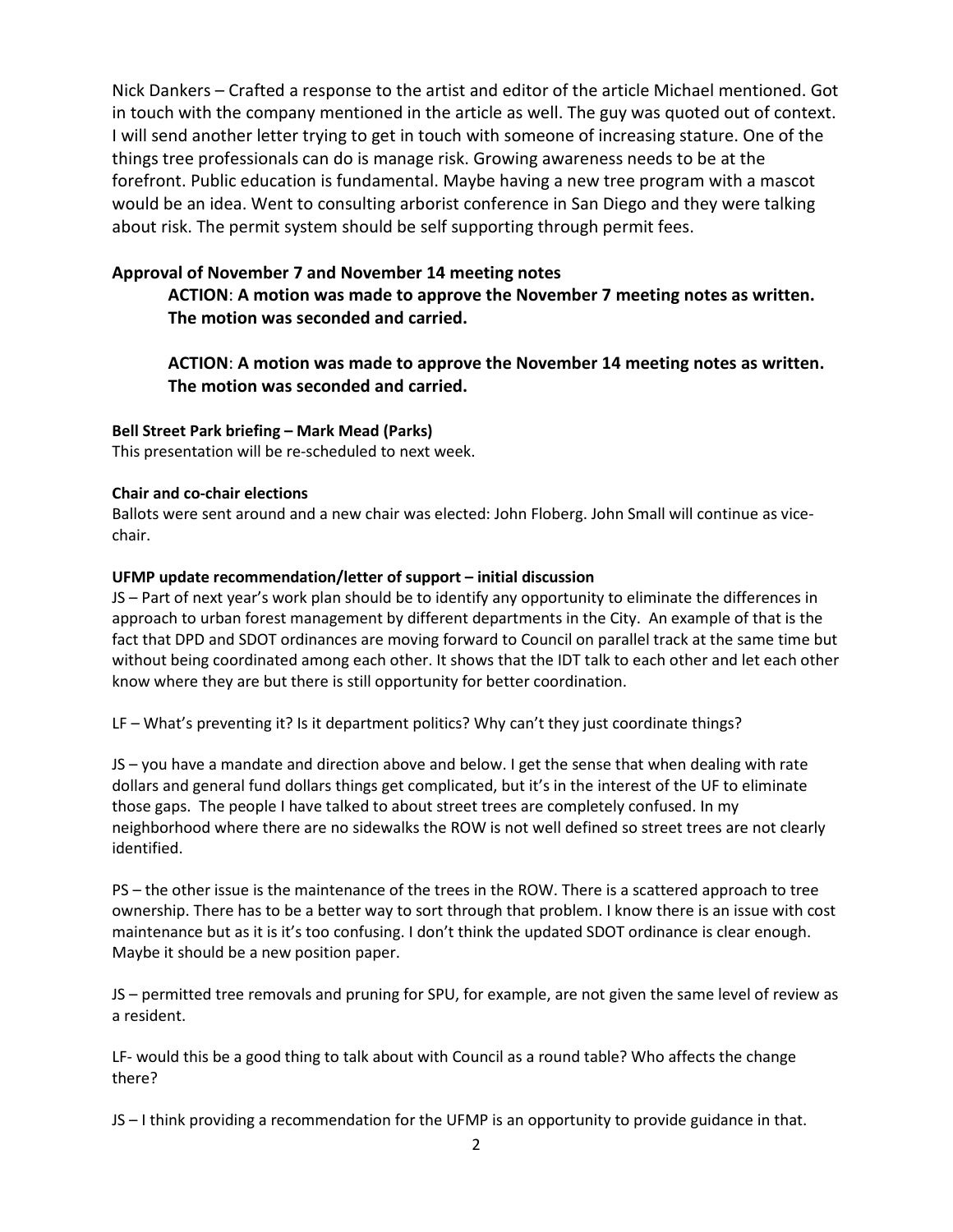I think it's going to take years to get there not try to change the IDT 180 degrees all at once. It will take a process to do, but we can start to tackle this now.

TE – new stadium will cause a big push for planting to make SODO more pedestrian friendly. It might be nice to open up the discussion with whoever is going to be on the City side for this planning process. This new project can be used as a catalyst for tree-planting in the industrial area.

PS – this is a great idea to involve the freight community early and work with them on what are ways to plant trees in a way that works for everyone.

TE – there are some inroads that are already happening

JS – in terms of the SODO community interest, separating ROW planting from private property planting will be critical. Whatever you do on the ROW, as long as it doesn't impair freight mobility, they are very open about.

PS – we have properties that are quite large… certainly you wouldn't want to do a spread like a parking lot, but could take a piece and look at current use. I've worked on some of those properties and heard that same comment and found places (wasted spots) where planting could happen. I would be hesitant to let them off the hook completely.

JS – separating the discussion would be more successful and have little opposition to planting in the ROW.

TE – my comment was really revolving more around land use, not zoning. SODO is being used more as a public benefit rather than an industrial endeavor. Would like to plant the idea in the planner's ear.

### **2013 Work Plan – initial discussion**

CAM – public education piece related to an ordinance Director's Rule – Directors have discretion within an ordinance and they issue those. Mitigation standards to be wrapped into recommendation on DPD's tree regs. Can become a Client Assistance Memo or a Director's Rule.

JS – get something in place for January to interact with Council to manage proactively the potential of backlash from any increase in protection of trees. Raising awareness ahead of time would be helpful. Reaching out to CC and Mayor would be a first step.

GB – The challenge is that most people appreciate the benefits of individual trees and the Urban Forest. The challenge is the mechanism to ensure protection of trees on their own property. If we think of the UF belonging to everybody and an individual removing part of it then it's something that impacts everyone. When the Mayor visited he emphasized that this relates to private property. People feel they have every right to do anything they want in their property (which is not always the case, there is plenty of things that are regulated).

LF – it's an issue of value. At the end of the day it depends on what they value most, their view or the canopy. How do you adjust that, without regulating it.

PS – we don't have a public outreach, it's through Council. Projects I've been involved with recently I'm concerned that while there's a general love of the urban forest, it goes down to about 50% when it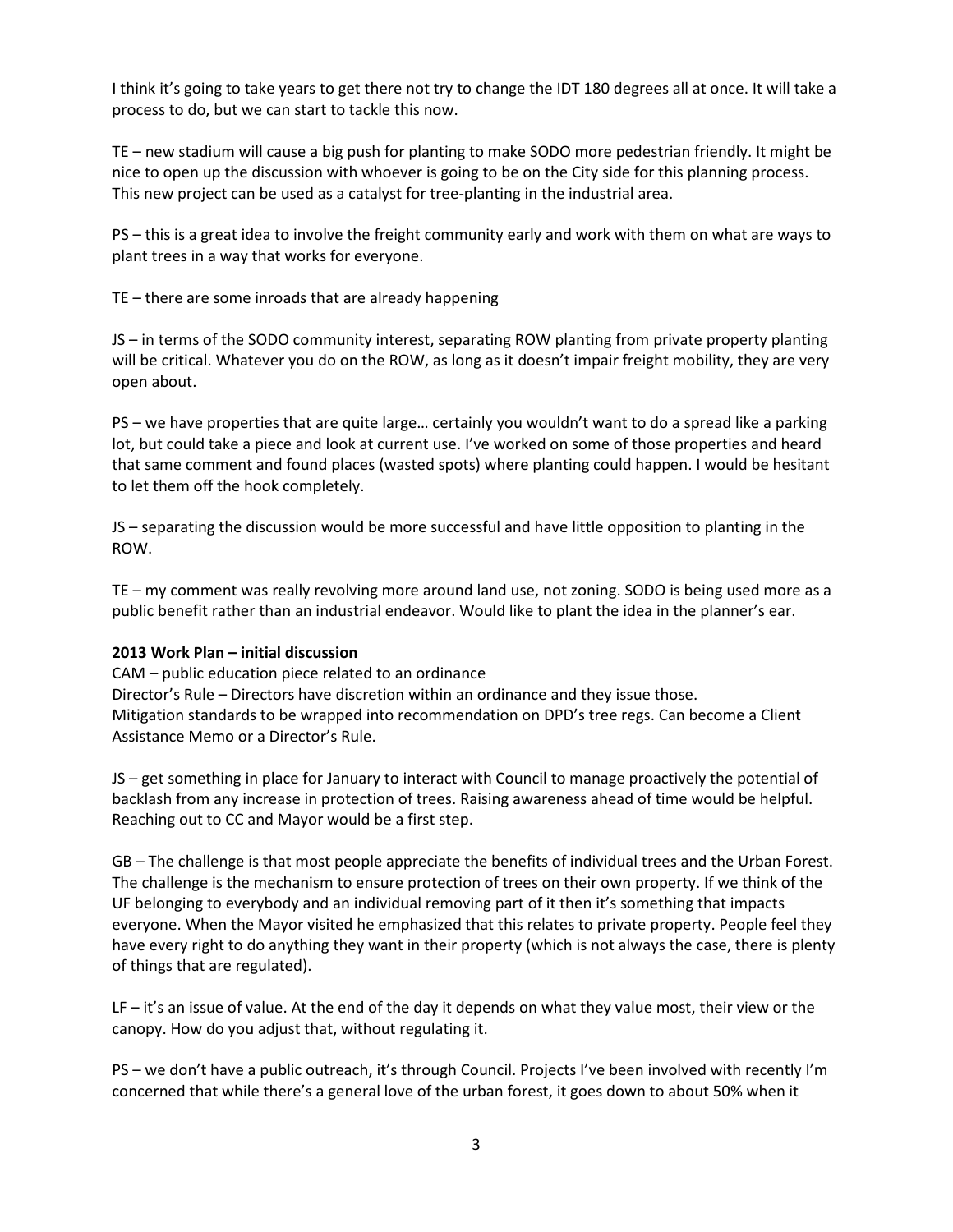comes to my property. We've seen placement of trees in the public ROW become quite an issue. If these issues continue I don't think we can meet our canopy goals at all.

Maybe we do need to look at our parks in a different way. I don't believe it in the sectors/quadrants… I think we have a problem.

GB – in the link I sent out, it shows cities trying to get to this issue. There was also an editorial about walkable cities. One of the things that make Seattle walkable was trees.

PS – we do need to have stronger meetings with Council early. Get them scheduled. We need to have better information out there about this issue.

LF – Do you remember the events that led up to the wetland protection. This is similar. If you make the same arguments for the urban forest it would take this discussion to another level. How did they get the regulation to protect wetlands and how can we use that.

JS – it's an extension of the clean water act. Because it's federal…

LF – the process that brought about that regulation. It came from a higher level, broader jurisdiction.

GB – How can we regulate some of these things, how can we do that now.

LF – it's not popular regulation…

GB – You ask the question, how can you do that in private land to protect wildlife, etc. In commercial forestry there has been this progression of understanding these landscapes as functioning ecosystems.

LF – there have been significant environmental disasters due to some practices.

TE – for moving this forward and arming CC for this arguments, we need to elevate this argument to encompass the community wellbeing. I wouldn't lead with ECA.

PS – Maybe 51% is all we need. I'm wondering I guess people get it on a citywide basis. Some people that get it on a city-wide basis don't get it when we are talking about their property. I think that CA condition that we may be thinking about the wrong trees. We may have gone from 6 to 6" to protect those and some will be getting bigger. At the moment I see that our smaller trees, everything, is at risk. We need to beef up something under the outreach to Council. Maybe outline .

Phyllis – I want to change the paradigm and shift the formality. I think it would be really helpful to figure out how to work together now, but come the New Year that we sit down and have some working session on the agenda to talk through some of the issues we are grappling with instead of through formal recommendations. As a work program, at the beginning of the year, have working sessions, discussions, to inform Council's thinking. Part of that would be what would be an appropriate outreach effort, prior, during and after the action. We would like to hear from you what would be useful. Another work plan item would be to work with Council to develop that. Also talk about ideas on how that manifests afterward. WE are talking about a culture change in a way, and it's not just a briefing. We would like to engage you in that way.

JS – would it be appropriate to reach out to the broader Council and their staff?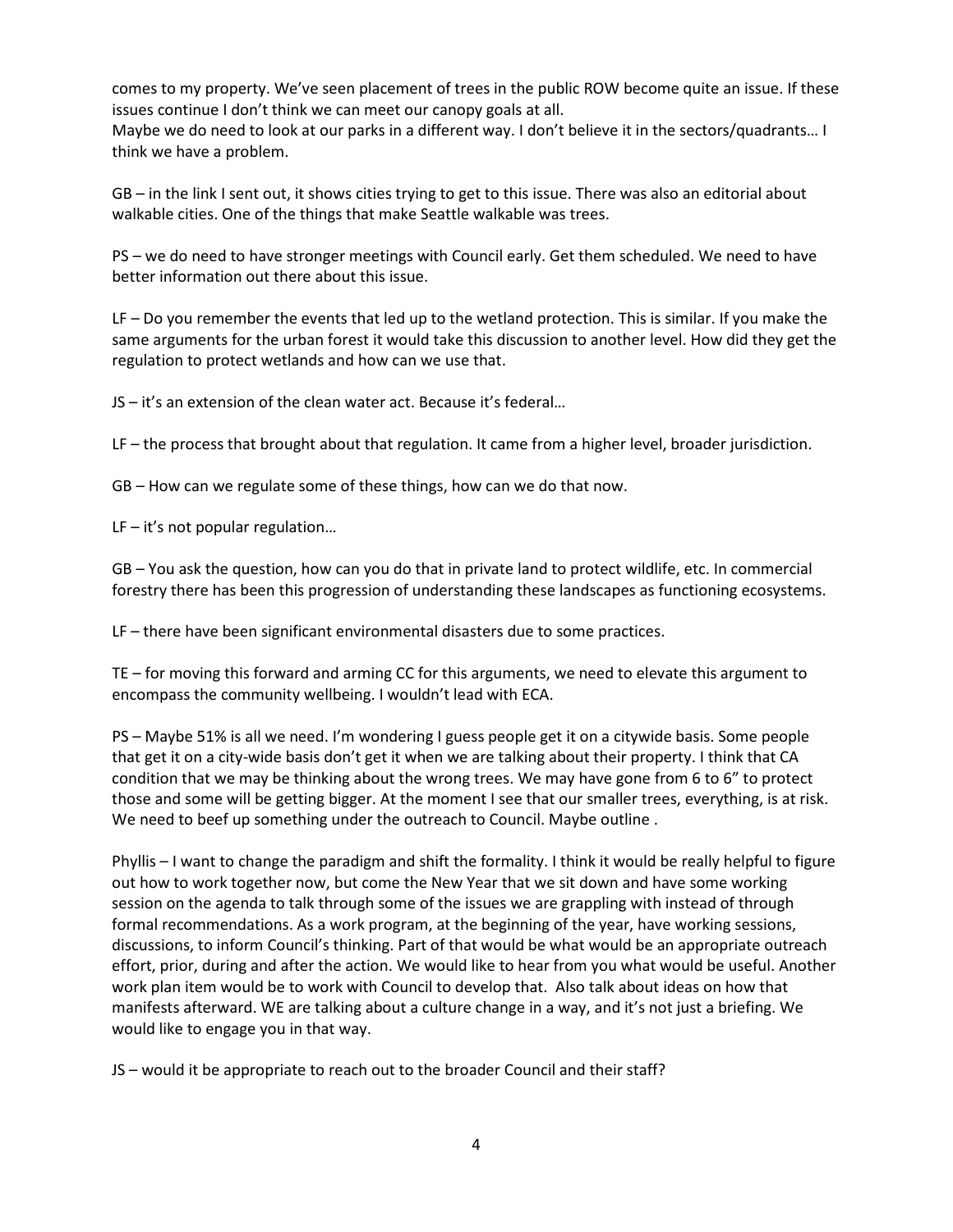Phyllis – you want to do that once we are closer. Richard might then do some internal work. Then maybe briefings would come into play. The value is the whole of the Commission, not through a recommendation right now.

LF – there is a lot of public comment but mostly on the side of supporting more protection. We have not yet heard about the other side.

GB – there were some individuals from the development community a couple of years ago.

JS – it might be helpful to have Council staff be present at some of the discussions we are having with DPD. We are pushing DPD in the right direction but how far is the political will willing to go.

Phyllis – I don't know that we know right now. Having a more round table approach would be helpful.

PS – I have a question on the tie between the UFMP and the ordinance. We see a disconnect and is that okay?

Phyllis – has SDOT ordinance on my desk, met with DPD and have read the UFMP. WE want all of this to be integrated. I have my own feelings about it on what I've read so far. Right now we are not ready to move any piece forward. Is the framework what we want so then the policies follow.

SPdB – Would like to better understand how the logistics of such working meetings would work?

Phyllis – I'm open to that.

PS – I think it might be both.

Phyllis - To see where that dialogue evolves into. This is probably most likely with Phyllis and include Central staff (maybe Michael Jenkins). It would be a working session, not 15 minutes. Having DPD there would be helpful.

SANDRA TO SET UP – talk to Phyllis about this and run through

PS – include SPU in the discussion for Ecosystem Metrics paper.

LF – when should we assign leads.

JS – the early items in January and February we should assign now.

- PS mitigation standards
- JS move that work up to ASAP Dec/Jan
- PS my view of development standards is wait until we have the tree ordinance
- LF the tree ordinance would set the policy for development?
- PS they are more detailed.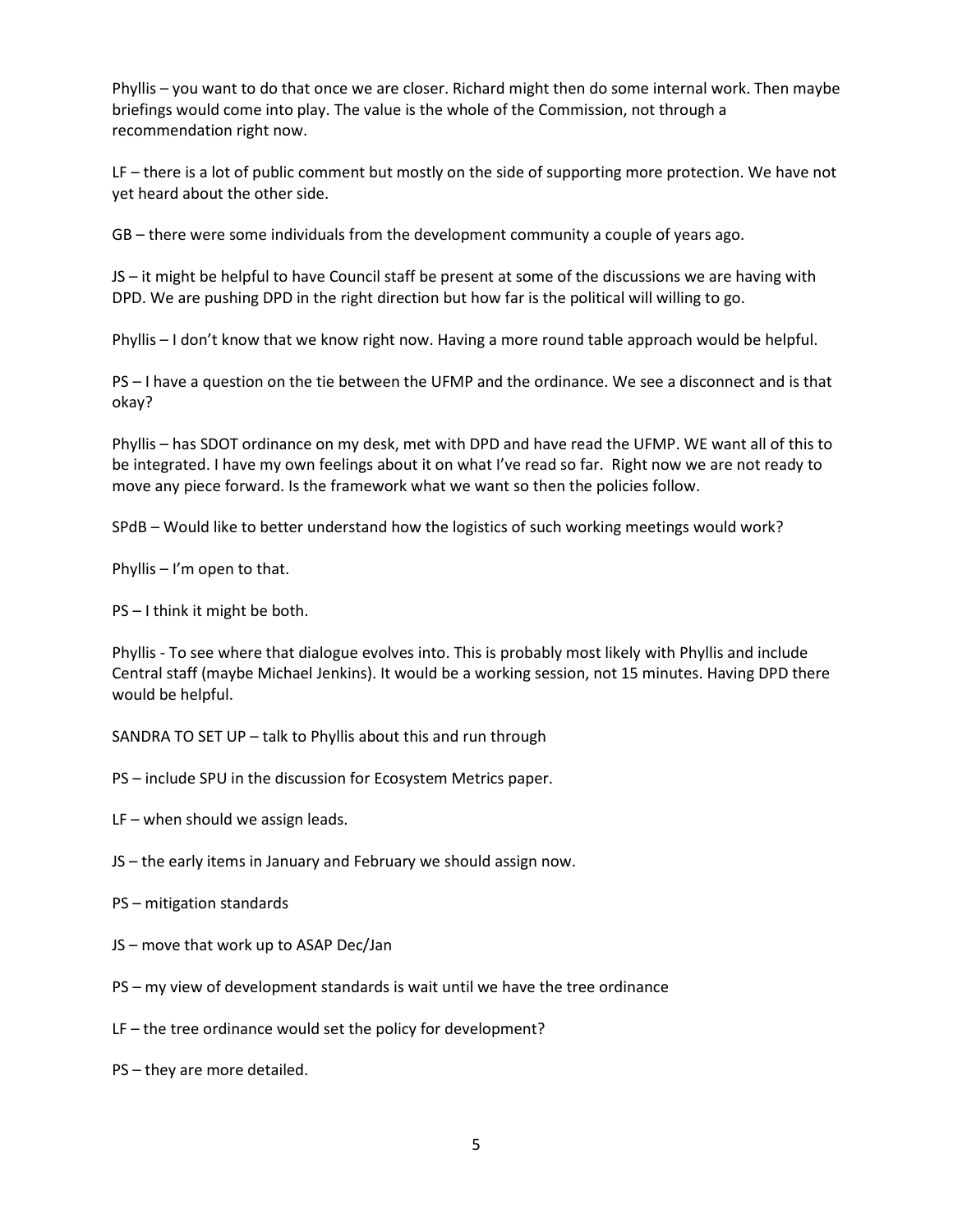TE – the idea is to put together a position of mitigation standards that are being proposed and also for under development.

JS – part of our discussion is to have allowances for a certain number of trees, whether you cut and plant or retain to get there, it will depend.

JS – we heard that neighborhood plans do have some weight in terms of trees. Reach out to neighborhoods going through the development of plans and provide feedback then.

TE – I don't know that we want to go neighborhood by neighborhood.

JS – maybe track what neighborhoods that are going through the process.

### **New business and announcements**

Proclamation for Roy Francis. Read by Sandra motion to approve and all sign.

# **ACTION**: **A motion was made to approve the Proclamation for Roy Francis as written. The motion was seconded and carried.**

Nick Dankers – guidelines he wrote about risk evaluation – makes a convenient basis for a permit system. Many times easier to regulate the tree services industry than to regulate trees. If there is some sort of approval process for the service, with guidelines to follow.

We should be measuring at the ground level (not at DBS which is for timber) because it gives us more information about the tree. Need to better understand the value of the urban forest and have a way to guide the process.

## **Adjourn**

### **Community input:**

**From:** Nicholas Dankers [mailto:nwdankers@gmail.com] **Sent:** Friday, November 30, 2012 3:24 PM **To:** Pinto\_de\_Bader, Sandra **Subject:** Feedback on DPD's Proposal

### Sandra,

 Now that I am down at the American Society of Consulting Arborists (ASCA) conference here in San Diego, I have had the chance to type of some of my comments on DPD's proposed Tree Removal Permit system.

 Could you send this document to the Urban Forestry Commission? Matt had asked that I send it at least to him.

Thank you again for all of your work with the UFC. I look forward to the meeting next week.

Sincerely,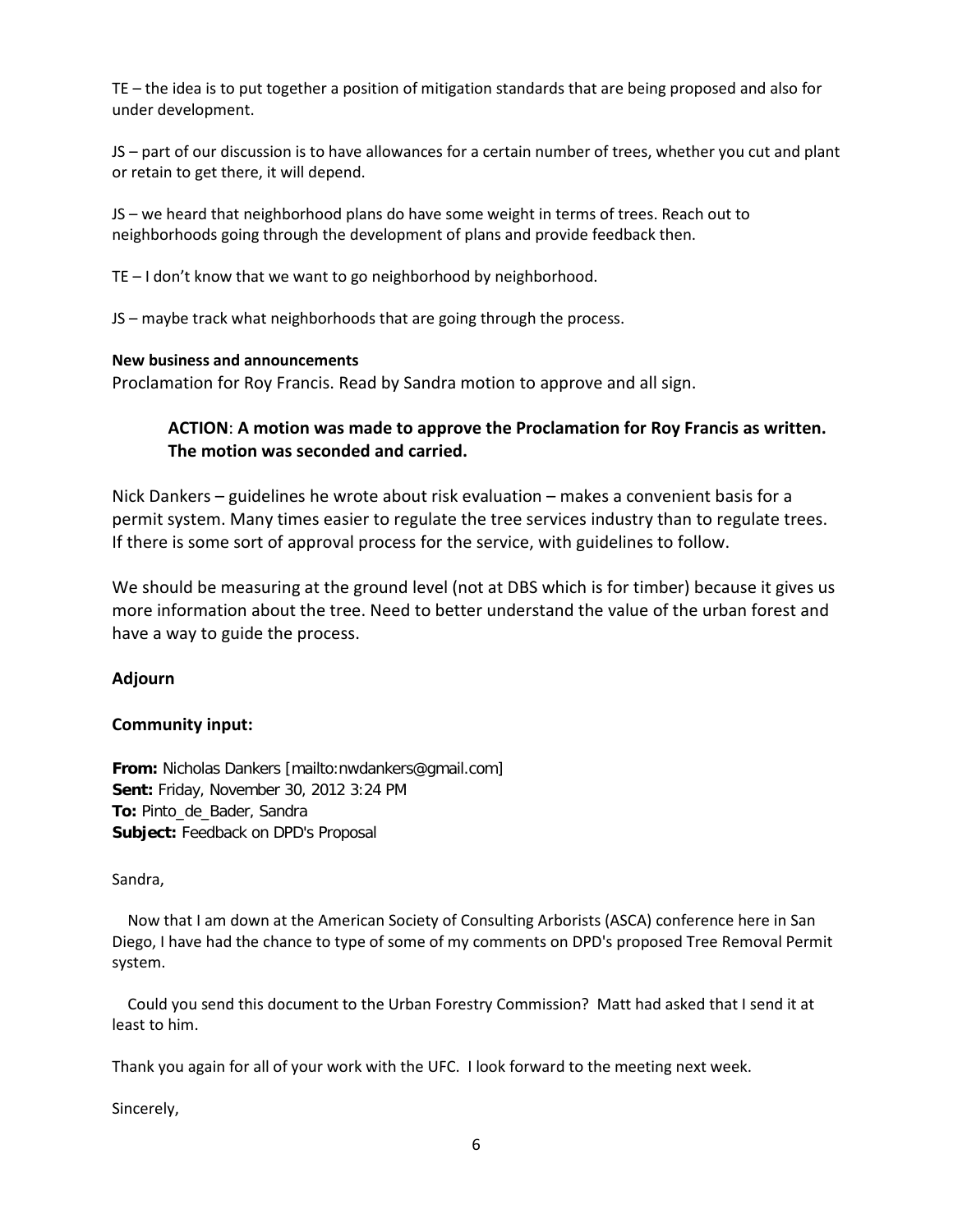Nicholas W. Dankers

# **Feedback for Seattle DPD's Tree Care Ordinance**

Given the proposed permit requirements for significant/exceptional tree removals and the emphasis on mitigation through replanting of appropriate species, I offer the following considerations:

- 1. In order to promote public awareness, this program could have a name, such as "Emerald City ReLeaf," "Seattle ForesTree," "Rain City Canopy Restoration," etc.
- 2. The overall goals for Seattle's urban forest could be to preserve healthy trees, restore the city-wide canopy, and mitigate the next generation of the local climate.
- 3. Any tree service who works within the Seattle city limits would need to participate in this program, retain a current City Business License, a sign an agreement to follow DPD's guidelines, and acknowledge that the primary responsibility for upholding Seattle's Tree Care Ordinance begins with the contractor.
- 4. As this program continues, Seattle could phase-in requirements that tree services need to have ISA Certified Arborists performing or supervising all work.
- 5. Ideally, after a tree work estimate has been accepted by the client, the tree service will log in to the (proposed) Seattle Urban Tree Website to fill in the information about the tree to be removed. The homeowner can submit a request for the tree removal permit, though the tree service must determine that the removal permit has been approved by the City Arborist prior to performing the work.
- 6. The website where tree removal permits are entered could have all information about the permit system, links to tree identification guides, interactive maps of city neighborhood canopy coverage goals, general standards for pruning, assessment tools for what trees should be removed/retained, and mitigation strategies for reducing risk while preserving ecological and aesthetic values.
- 7. With GIS tools, this website could allow arborists to add private trees to the inventory.
- 8. All urban trees could be categorized by type, age, and size. For deciduous, evergreen, and "special" species; each group would have a sapling, significant, and exceptional size thresholds. The diameter could be most easily measured at the basal caliper. For example:
	- a. A Western hemlock sapling would become significant at 6-inches caliper and exceptional larger than 30-inches.
	- b. A Red alder sapling would be significant at 10-inches basal diameter and exceptional at 24-inches.
	- c. A Pacific madrona, Pacific dogwood, or Pacific yew sapling would become significant at 2-inches in caliper and exceptional greater than 12-inches.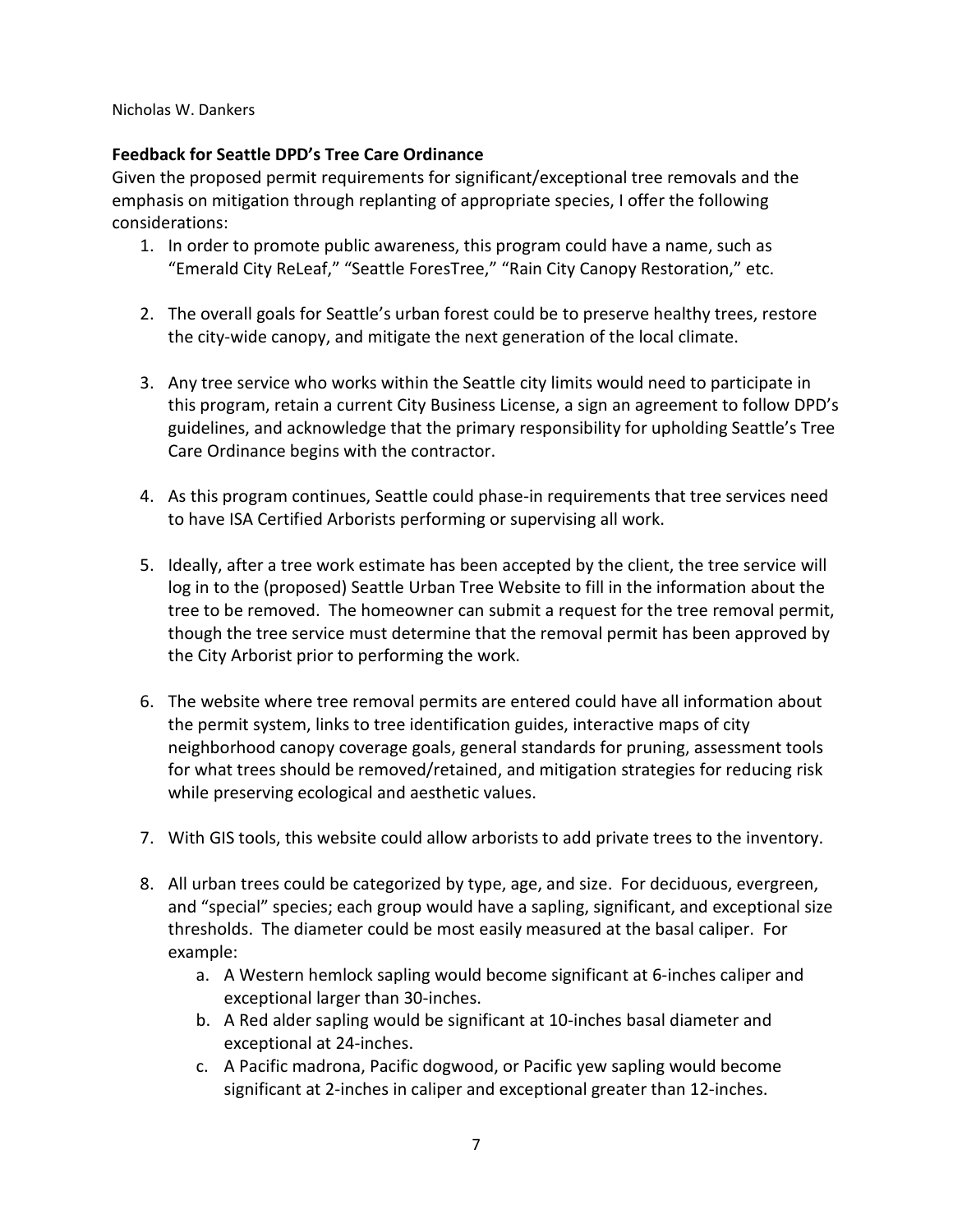- 9. Following DPD's removal requirements, significant tree removal permits could cost \$100. Only exceptional tree removal permits would require review by a City Arborist (or city-approved Certified Tree Risk Assessor) and would cost \$200. The permit cost could be reduced by:
	- a. \$10 for retaining a suitable habitat snag on site.
	- b. \$10 for leaving a nurse log on site.
	- c. \$10 for mulching on site with 6-inches of wood chips from the removed tree spread in 10-foot diameter circles around the replacement trees.
	- d. \$10 removing more than 100-square feet of invasive species on site.
	- e. \$10 for restoring this area with a non-invasive species.
	- f. \$10 for adding the remaining trees on site to the Seattle Tree Inventory.
- 10. The current Tree Ordinance requiring permits for trees removed along Right-of-Ways, during construction, on Environmentally Critically Areas (ECAs) would remain in place.
- 11. On private, non-ECA properties; removal permits for significant trees would be granted automatically (within a time allotment) as a set number per year based on the size of the lot and the canopy coverage goals of the neighborhood.
- 12. The time from a significant tree removal permit application to approval could be 10 days. Or, if the neighbors on all adjacent properties have no objections to the tree removal, then the applicant could check the respective box during the online permitting process.
- 13. All exceptional trees removal permits would require both a Tree Risk Assessment and review by a City Arborist.
- 14. Clearing numerous saplings on private property would be permissible as long as it is not on an ECA.
- 15. A hazardous tree removal would have 3 business days during which a removal permit could be retroactively requested.
- 16. A limited amount of the online permit application could be public information posted on the website. Other people could request alerts if there are removal permits requested within a certain radius of their house.
- 17. Payment for the tree removal permit would be required at the time of approval and would activate the permit. Because the tree service is likely to be submitting the permit application, the permit fee could be added onto the final bill to the client. Or, if the homeowner is requesting the permit, they could pay online at the time of application and they would be charged at the time of approval.
- 18. Based on the removed tree category and size, mitigation would require a specific number of replanted specimens (up to 4 trees) on/off site or a pre-determined payment to the neighborhood tree planting/maintenance program.